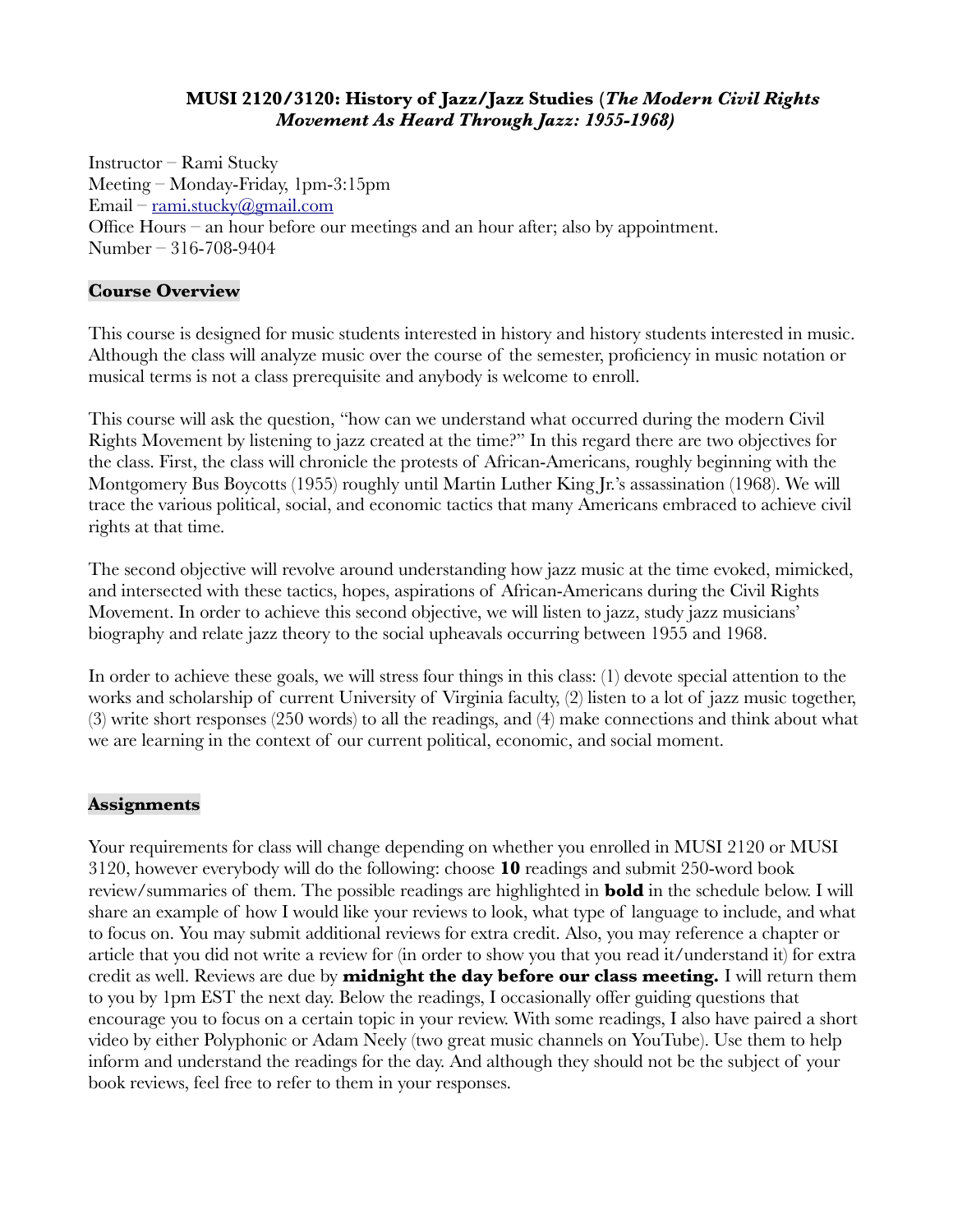Students in MUSI 3120 will additionally prepare our listening sessions: restate the arguments made by the authors related to the example and tell the class what to listen for musically and how it relates to its broader socio-economic context. These introductions should not take long: just a couple sentences per song whenever applicable. We will choose who presents on which albums at the beginning of the semester.

There is no final project, final paper, or any quizzes. Instead, we will meet on the last day of class for a cumulative discussion that thinks about the music and readings you have engaged with in the context of our current moment.

### **Grade Breakdowns**

MUSI 2120 10 Book Reviews: 50% Participation:  $50\%$ 

MUSI 3120

10 Book Reviews: 40% Music Introductions: 40% Participation:  $20\%$ 

## **Explanation of Schedule and Meetings**

Although you will have daily readings, we will not meet everyday for 2h15m. Instead, all of our meetings will revolve around some albums and music mentioned in the readings. Although I am certainly happy to engage in discussion and answer questions about the text, I have officially planned that our synchronous meetings on Zoom consist of us listening to the music mentioned in the readings together. Thus, this means some days when there are no listenings, we will not meet on Zoom (July 16). Other days, when there's a lot of listening, we will probably meet for our entire 2h15m (July 24). Most often, we will probably meet between 1h and 1h30m. You can get a sense of how long we will meet each day next to the written date. This number is the runtime length of the album(s), but in reality you may want to add 20-30 minutes to that number to account for questions, comments, and introductions MUSI 3120. I hope this does not cause confusion, but rather creates a more reasonable schedule that takes place over four weeks.

Your participation grade, then, mostly relies entirely upon being present at these synchronous meetings and listening intently to the music. For that reason, please keep your video camera on during our sessions. Additionally, feel free to make comments in the chat or audibly about what you're listening to: questions about what instrument you're hearing, clarifications about what our authors have to say about the song, etc…In my experience teaching music courses, students struggle with understanding what to listen for in the listening assignments and sometimes just focus on the readings instead. For this reason, I would like to take advantage of our long class time and listen together as much as possible.

Your participation grade also relies on the final discussion that takes place on August  $7<sup>th</sup>$ . During this discussion, you can further reflect, respond, critique, what you have learned and heard in this class. Additionally, I encourage you to think about bridging this material, which deals mostly with music and actions that occurred between 1940 and 1970, with the current moment. While the reading responses assess how well you can summarize what authors like Ingrid Monson, Scott DeVeaux, and Penny von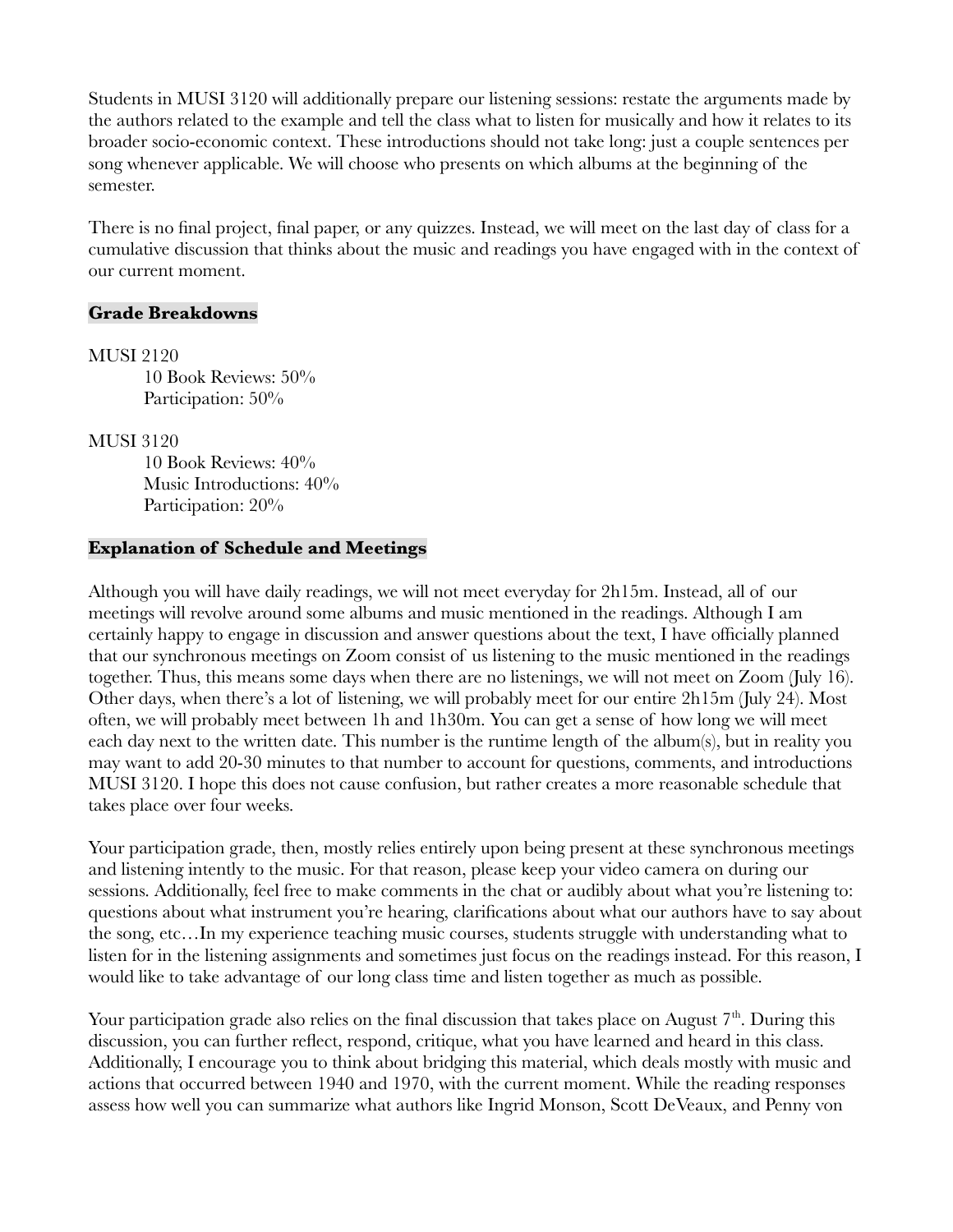Eschen think (and why), this discussion (and the intermittent ones over the semester) are opportunities for you to forcefully state your views as well.

# **July 13**

- 1. Gridley, Mark C. "Misconceptions in Linking Free Jazz with the Civil Rights Movement." *College Music Symposium* 47 (2007): 139–55.
	- Gridley is writing an article that refutes the entire premise of this class. He argues that scholars/historians/students cannot link a type of jazz – free jazz specifically – with the civil rights struggle. We will read Harker's refutation of this claim as well as the work of several scholars who show the relationship between jazz and politics over the course of the semester. Can you think of more examples of when you may or *may not* want to link a specific music/art/culture with a political movement? One example I can think of is "linking" country music with Republican or conservative politics. Is this a valid way of understanding country music or American politics? Might we want to follow in Gridley's footsteps and urge people to decouple the associations between the two?
- 2. Lennie Tristano *Crosscurrents* (rec. 1949/rel. 1972, Capitol) [Runtime: 20:43]
	- 1. Wow
	- 2. Crosscurrent
	- 3. Yesterdays
	- 4. Marionette
	- 5. Sax of a Kind
	- 6. Intuition
	- 7. Digression
- 3. Personal Introductions

# **July 14 (approx. 52 min.)**

- **1. Harker, Brian. "In Defense of Context in Jazz History: A Response to Mark Gridley."** *College Music Symposium* **48 (2008): 157–59.**
	- Think back to Lennie Tristano's *Crosscurrents* as we listen to Archie Shepp's *Fire Music*. Gridley argues that Tristano's adoption of "free form" in jazz preceded Shepp's adoption of "free form." Do these albums sound similar to you? Can you think of more examples where a term (like "free form") can encapsulate the aesthetics of music recorded sixteen years apart? What are the benefits of uniting musical styles this way? What are the drawbacks? Can you think of other terms, in and outside the field of music, that do similar work?
- 2. Archie Shepp *Fire Music* (1965, Impulse!) [Runtime 51:46]
	- 1. Hambone
	- 2. Los Olvidados
	- 3. Malcolm, Malcolm Semper Malcolm
	- 4. Prelude To a Kiss
	- 5. The Girl from Ipanema
	- 6. Hambone

# **July 15 (approx. 52 min.)**

**1. Saul, Scott. "Introduction" in** *Freedom Is, Freedom Ain't: Jazz and the Making of the Sixties***, 1-25. Cambridge, MA: Harvard University Press, 2005**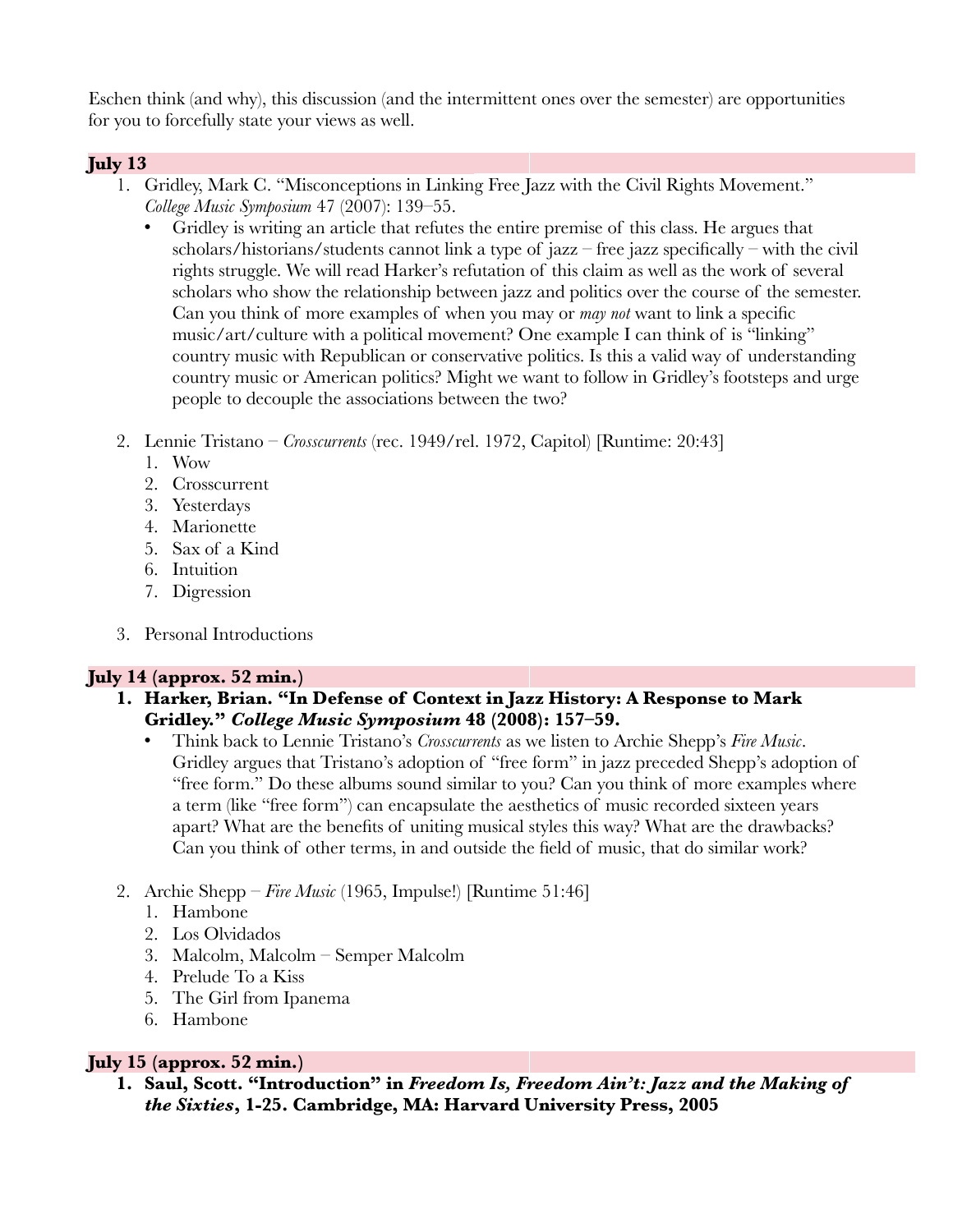- What are positive and negative liberties? Who originally wrote about them and in what context? For what reason does Scott Saul use these terms in his introduction and how do they relate to the jazz musicians he's studying? Can we use these concepts to understand our current moment in 2020 or other historical moments?
- 2. Charles Mingus – *The Clown* (Atlantic,1957) [Runtime 51:26] **Presenter:**
	- 1. Haitian Fight Song
	- 2. Blue Cee
	- 3. Reincarnation of a Lovebird
	- 4. The Clown
	- 5. Passions of a Man
	- 6. Tonight at Noon

# **July 16 (no meeting)**

**1. Monson, Ingrid. "Introduction" to** *Freedom Sounds: Civil Rights Call out to Jazz and Africa***, 3-28. New York, NY: Oxford University Press, 2010.**

# **July 17 (approx. 72 min.)**

- **1. Monson, Ingrid. "Jim Crow, Economics, and the Politics of Musicianship" in**  *Freedom Sounds: Civil Rights Call out to Jazz and Africa***, 29-65. New York, NY: Oxford University Press, 2010.**
	- You will read more about Dave Brubeck in the next chapter of Monson's book. Keep what you hear in *Time Out* and what she says in this chapter in mind as you read about/listen to her comparisons between Brubeck and the Modern Jazz Quartet.
	- Monson's chapter deals with  $\lim_{x \to a} C$  conomics and how jazz musicians dealt with and even usurped – such structural inequalities. What are some of the barriers facing musicians today? What are some of the barriers even facing workers – not just musicians – today? Is there anything we can learn from jazz musicians and Monson in our discussions of the current economic climate?
- 2. Polyphonic. *Time Out: How Dave Brubeck Changed Jazz*. YouTube Video, 2019. <https://www.youtube.com/watch?v=FUFiKSmqivo>.
- 3. Dave Brubeck *Time Out* (1959, Columbia) [Runtime 38:20] **Presenter:**
	- 1. Blue Rondo à la Turk
	- 2. Strange Meadow Lark
	- 3. Take Five
	- 4. Three To Get Ready
	- 5. Kathy's Waltz
	- 6. Everybody's Jumpin'
	- 7. Pick Up Sticks
- 4. Nat King Cole *Nat King Cole Sings For Two In Love* (1953/1955, Capitol) [Runtime 34:29] **Presenter:**
	- 1. Love Is Here To Stay
	- 2. A Handful of Stars
	- 3. This Can't Be Love
	- 4. A Little Street Where Old Friends Meet
	- 5. Autumn Leaves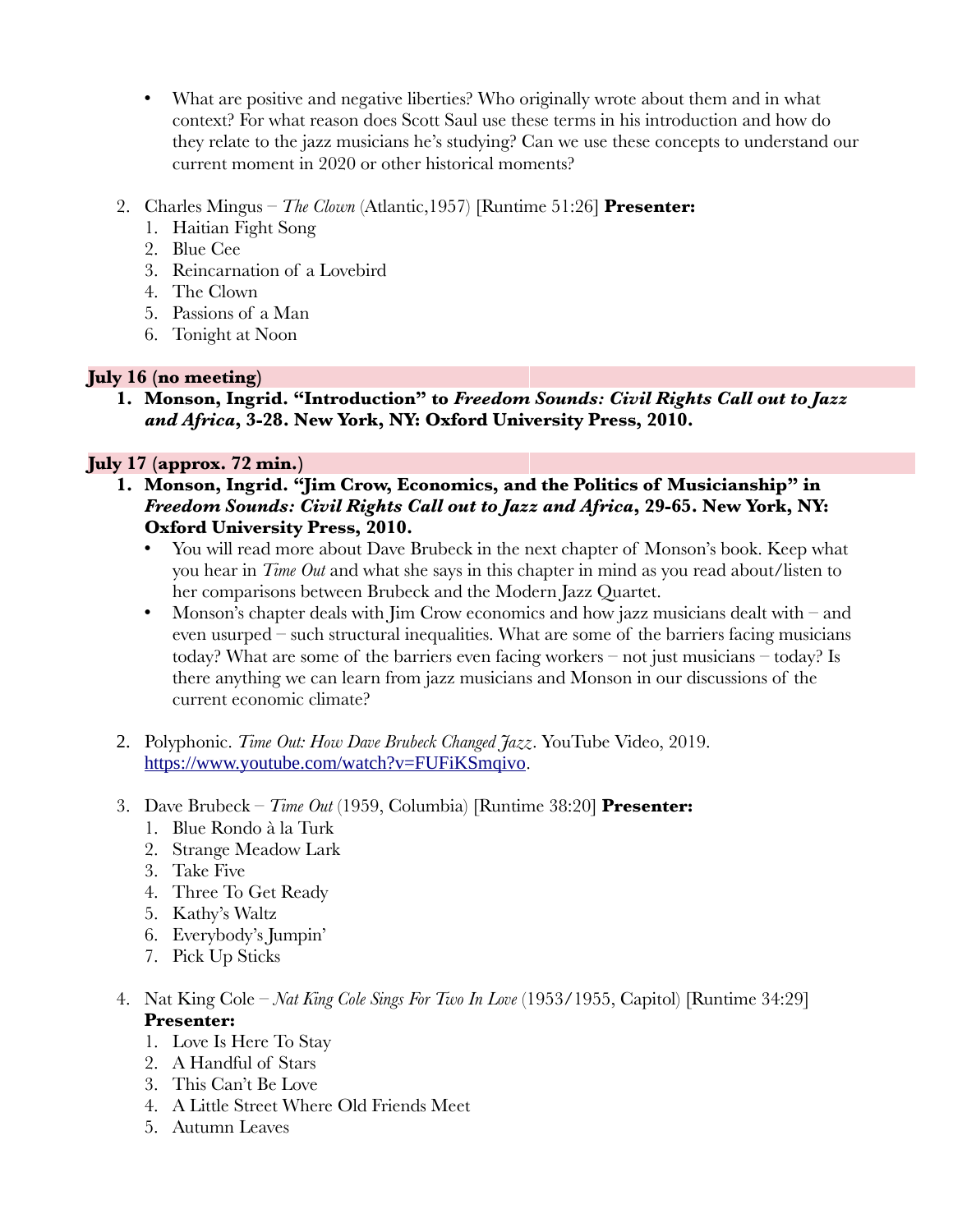- 6. Let's Fall In Love
- 7. There Goes My Heart
- 8. Dinner For One Please, James
- 9. Almost Like Being In Love
- 10. Tenderly
- 11. You Stepped Out Of A Dream
- 12. There Will Never Be Another You

## **July 20 (no meeting)**

- **1. Chevigny, Paul. "Regulation as Denigration" in** *Gigs: Jazz and the Cabaret Laws in New York City***, 32-46. Second Edition. New York, NY: Routledge, 1991.**
	- Chevigny has written a history about zoning, regulation, and policing of jazz clubs. Can you also see precedents for Chevigny's story in other aspects of history? In what way have the themes Chevigny documented continued today? Jazz clubs are no longer a vibrant part of our economic or social sphere. So in what way have they changed? Is there a new "jazz club" that has become policed, zoned, and regulated to a similar extent?
- 2. Neely, Adam. *The \*\*\*\*ed up Legacy of the Arrest of Miles Davis*. YouTube Video, 2020. [https://www.youtube.com/watch?v=Sapc6BSxlRI&t=232s.](https://www.youtube.com/watch?v=Sapc6BSxlRI&t=232s)

# **July 21 (approx. 92 min.)**

- **1. Monson, Ingrid. "Modernism, Race, and Aesthetics" in** *Freedom Sounds: Civil Rights Call out to Jazz and Africa***, 66-106. New York, NY: Oxford University Press, 2010.**
	- Monson discusses several songs off the Lennie Tristano album we heard the first day of class. How does her analysis of songs like "Intuition" and "Digression" repeat or diverge from the arguments made by Gridley?
	- Try to think back to listening to *Time Out* by the Dave Brubeck Quartet. What does Monson say about their music compared to the Modern Jazz Quartet?
	- How do we talk about current Black artists? How do we talk about current White artists? Latinx? Asian? Do we ascribe certain aesthetics to them that they then embody or break in order to "sound Black" or "sound Asian?" How does Monson feel about these divisions? How do you feel? Is there a benefit to having such definitions and characteristics? Is there a drawback? Can you think of any prominent examples in music – or in any spheres – where we talk about a certain person "acting Jewish" or "talking Black"?
- 2. Miles Davis *Birth of the Cool* (rec. 1949-1950/rel. 1957, Capitol) [Runtime 32:38] **Presenter:** 
	- 1. Move
	- 2. Jeru
	- 3. Moon Dreams
	- 4. Venus de Milo
	- 5. Budo
	- 6. Deception
	- 7. Godchild
	- 8. Boplicity
	- 9. Rocker
	- 10. Israel
	- 11. Rouge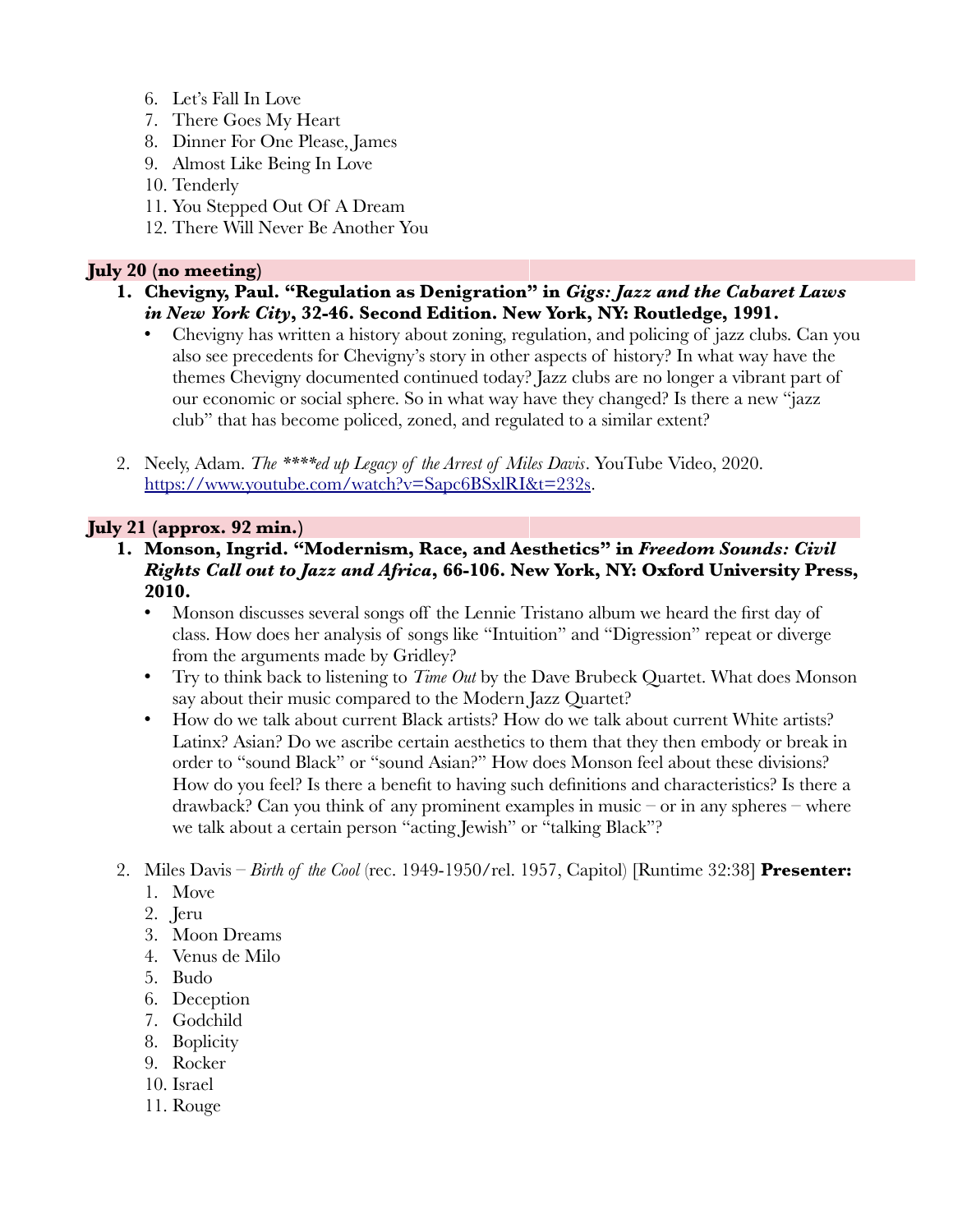- 3. Modern Jazz Quartet *Pyramid* (1960, Atlantic) [Runtime 36:43] **Presenter:**
	- 1. Vendome
	- 2. Pyramid (Blues for Junior)
	- 3. It Don't Mean a Thing (If It Ain't Got That Swing)
	- 4. Django
	- 5. How High the Moon
	- 6. Romaine
- 4. Horace Silver *New Faces New Sounds (Introducing the Horace Silver Trio)* (Blue Note, 1952) [Runtime 24:31] **Presenter:**
	- 1. Safari
	- 2. Ecorah
	- 3. Prelude to a Kiss
	- 4. Thou Swell
	- 5. Quicksilver
	- 6. Horace-Scope
	- 7. Yeah!
	- 8. Knowledge Box

## **July 22 (no meeting)**

**1. DeVeaux, Scott. "'Black, Brown and Beige' and the Critics."** *Black Music Research Journal* **13, no. 2 (Autumn 1993): 125–46. (UVA Faculty)**

## **July 23 (approx. 48 min.)**

- **1. Gaines, Kevin. "Duke Ellington, Black, Brown, and Beige, and the Cultural Politics of Race." In** *Music and the Racial Imagination***, edited by Ronald M. Radano and Phillip V. Bohlman, 585–604. Chicago, IL: University of Chicago Press, 2000. (UVA Faculty)**
	- Deveaux and Gaines both write about similar topics: the metrics by which journalists and critics assessed African American music in the 1940s. Do you see vestiges of journalists and critics lines of thinking that extend to today? Is it fair, for instance, to assess the music of the Chainsmokers with the standards of Mozart or even a "better" pop band? What does it mean to analyze music – or anything (statues? Monuments?) – on their own terms as opposed to by "yardsticks" taken from a different time and culture?
- 2. Duke Ellington: *The Carnegie Hall Concerts: January 1943* (Runtime: 48:17) **Presenter:** Amelia
	- 1. Black (First Movement)
	- 2. Brown (Second Movement)
	- 3. Beige (Third Movement)

## **July 24 (approx. 112 min.)**

- **1. Monson, Ingrid. "Africa, The Cold War, and the Diaspora at Home" in** *Freedom Sounds: Civil Rights Call out to Jazz and Africa***, 107-151. New York, NY: Oxford University Press, 2010.**
- 2. Art Blakey *Orgy in Rhythm* (1957, Blue Note) [Runtime 1:08:00] **Presenter:** Catherine 1. Buhaina Chant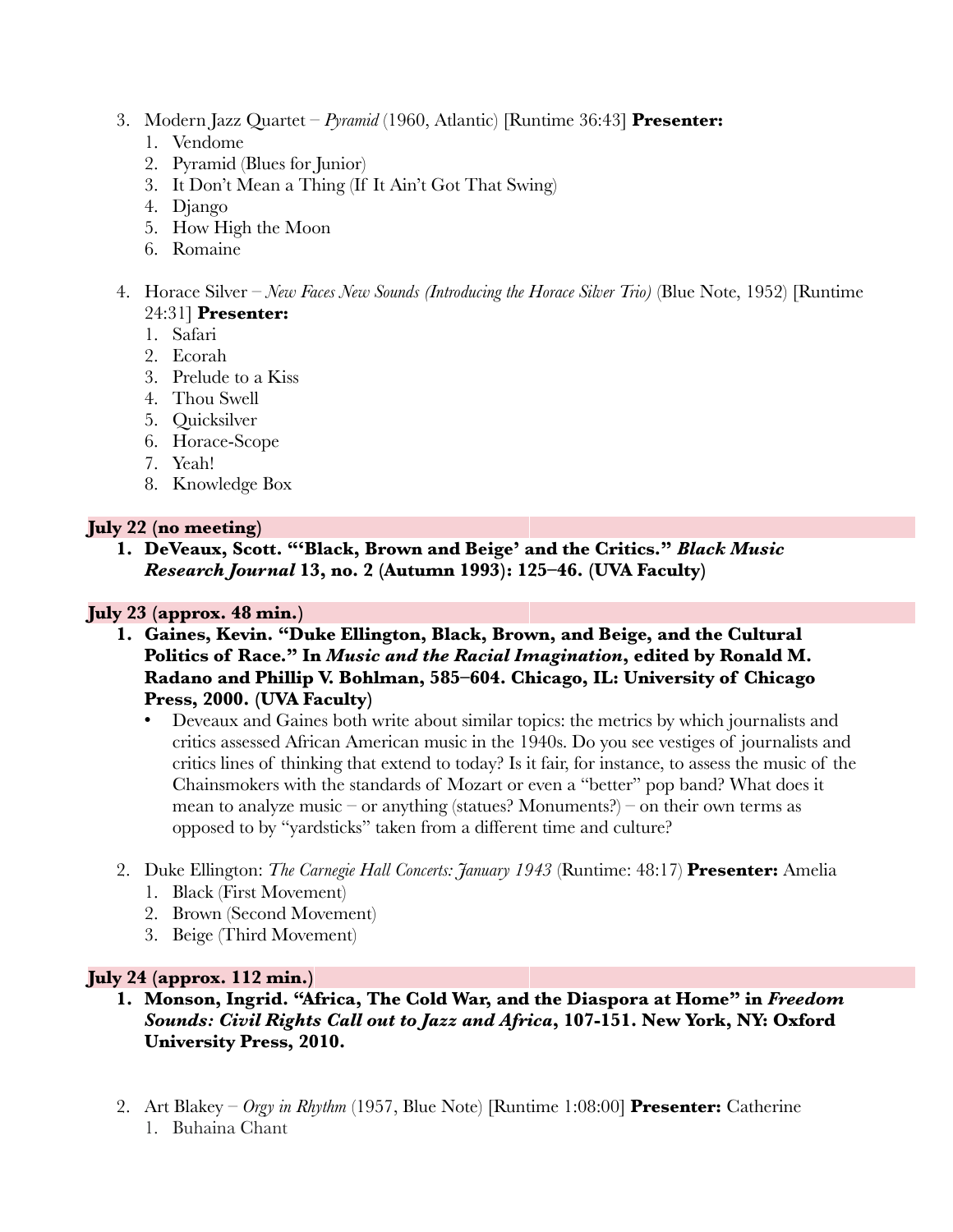- 2. Ya Ya
- 3. Toffi
- 4. Split Skins
- 5. Amuck
- 6. Elephant Walk
- 7. Come Out and Meet Me Tonight
- 8. Abdallah's Delight
- 3. Randy Weston *Uhuru Afrika* (Roulette, 1960) [Runtime 33:59] **Presenter:** Elliot
	- 1. Introduction
	- 2. Uhuru Kwanza
	- 3. African Lady
	- 4. Bantu
	- 5. Kuzheza Blues

## **July 27 (approx. 80 min.)**

- **1. Mueller, Darren. "The Ambassadorial LPs of Dizzy Gillespie: World Statesman and Dizzy in Greece."** *Journal of the Society for American Music* **10, no. 3 (2016): 239–69.**
- 2. Dizzy Gillespie *World's Statesman* (Norgran, 1956) [Runtime 40:10] **Presenter:**
	- 1. Dizzy's Business
	- 2. Jessica's Day
	- 3. Tour de Force
	- 4. I Can't Get Started
	- 5. Doodlin'
	- 6. A Night In Tunisia
	- 7. Stella by Starlight
	- 8. The Champ
	- 9. My Reverie
	- 10. Dizzy's Blues

### 3. Dizzy Gillespie – *Dizzy in Greece* (Norgran, 1957) [Runtime 41:44] **Presenter:**

- 1. Hey Pete
- 2. Yesterdays
- 3. Tin Tin Deo
- 4. Groovin' For Nat
- 5. Annie's Dance
- 6. Cool Breeze
- 7. School Days
- 8. That's All
- 9. Stablemates
- 10. Groovin' High

### **July 28 (approx. 59 min.)**

**1. Von Eschen, Penny M. "The Real Ambassadors." In** *Uptown Conversation: The New Jazz Studies***, edited by Robert O'Meally. New York, NY: Columbia University Press, 2004. (UVA Faculty)**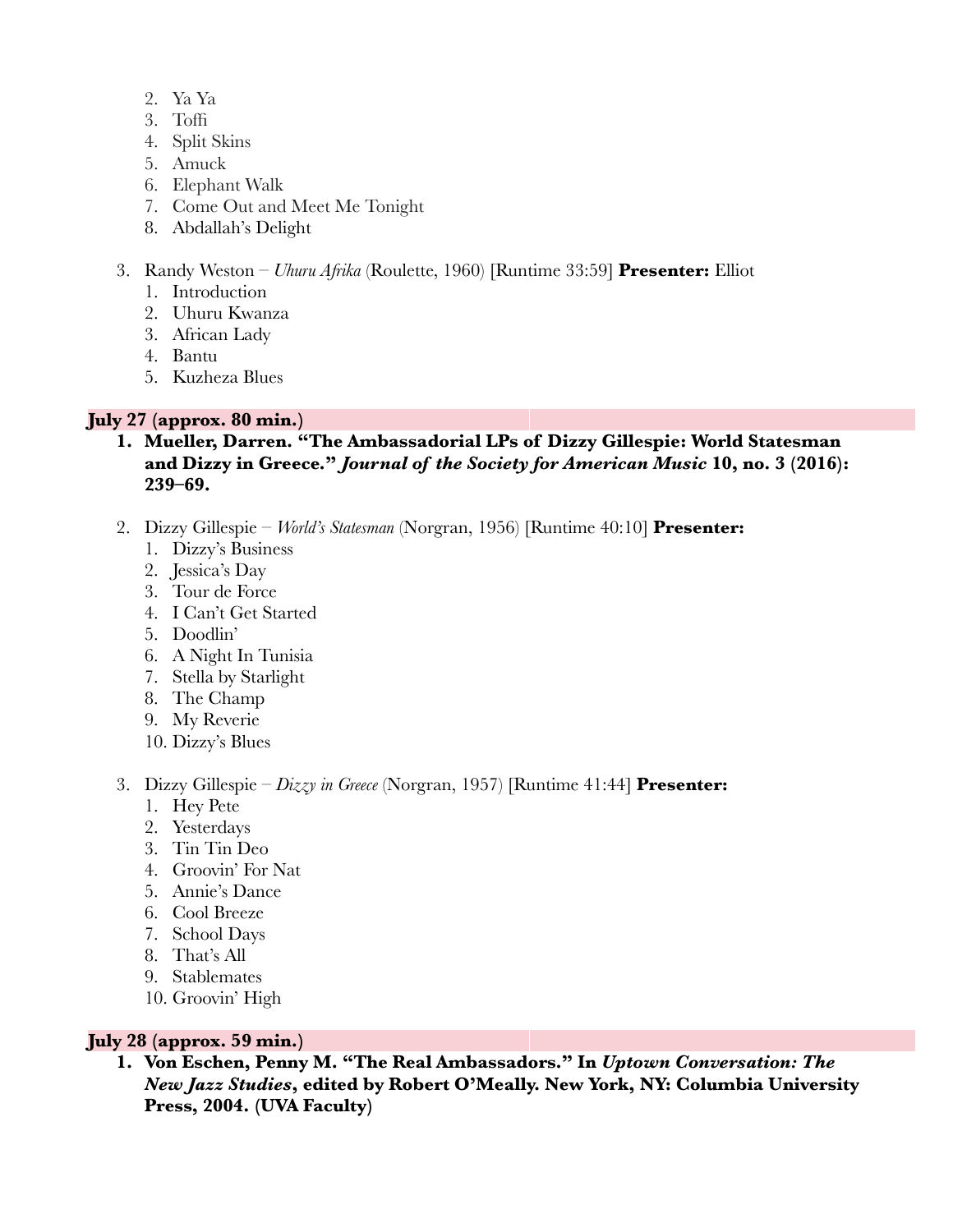- 2. Listening: Dave & Iola Brubeck & Louis Armstrong *The Real Statesman* (Columbia, 1962) [Runtime 59:50] **Presenter:**
	- 1. Everybody's Comin'
	- 2. Cultural Exchange
	- 3. Good Reviews
	- 4. Remember Who You Are
	- 5. My One Bad Habit
	- 6. Lonesome
	- 7. Summer Song
	- 8. King for a Day
	- 9. Blow Satchmo
	- 10. The Real Ambassador
	- 11. Nomad
	- 12. In The Lurch
	- 13. One Moment Worth Years
	- 14. You Swing, Baby
	- 15. Summer Song
	- 16. They Say I Look Like God
	- 17. I Didn't Know Until You Told Me
	- 18. Since Love Had Its Way
	- 19. Easy As You Go
	- 20. Swing Bells/Blow Satchmo/Finale

### **July 29 (approx. 83 min.)**

- **1. Monson, Ingrid. "Activism and Fund-Raising from** *Freedom Now* **to the Freedom Rides" in** *Freedom Sounds: Civil Rights Call out to Jazz and Africa***, 152-198. New York, NY: Oxford University Press, 2010.**
- 2. Max Roach *We Insist! Freedom Now Suite* (Candid, 1960) [Runtime 37:17] **Presenter:** 
	- 1. Driva' Man
	- 2. Freedom Day
	- 3. Triptych: Prayer/Protest/Peace
	- 4. All Africa
	- 5. Tears for Johannesburg
- 3. Charles Mingus *Charles Mingus Presents Charles Mingus* (1960, Candid) [Runtime 46:23] **Presenter:**
	- 1. Folk Forms No. 1
	- 2. Original Faubus Fables
	- 3. What Love?
	- 4. All The Things You Could Be By Now If Sigmund Freud's Wife Was Your Mother

## **July 30 (approx. 51 min.)**

**1. Monson, Ingrid. "Activism and Fund-Raising from Birmingham to Black Power" in** *Freedom Sounds: Civil Rights Call out to Jazz and Africa***, 199-238. New York, NY: Oxford University Press, 2010.**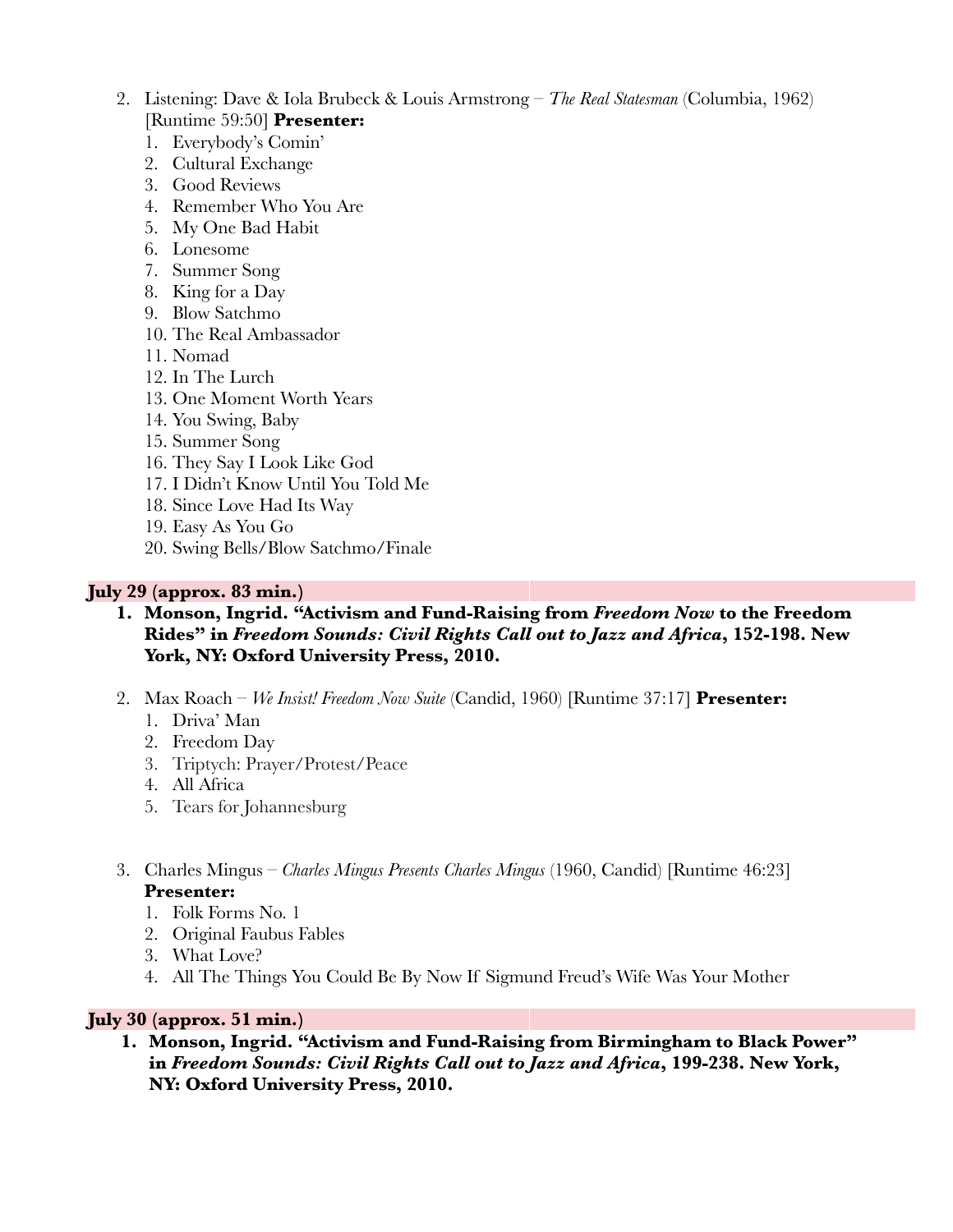- 2. Thelonious Monk *Thelonious Monk Quartet with John Coltrane at Carnegie Hall* (1957/2005, Blue Note) [Runtime 51:35] **Presenter:**
	- 1. Monk's Mood
	- 2. Evidence
	- 3. Crepuscule with Nellie
	- 4. Nutty
	- 5. Epistrophy
	- 6. Bye-Ya
	- 7. Sweet and Lovely
	- 8. Blue Monk
	- 9. Epistrophy (Incomplete)

# **July 31 (approx. 39 min.)**

- **1. Monson, Ingrid. "The Debate Within: White Backlash, the New Thing, and Economics" in** *Freedom Sounds: Civil Rights Call out to Jazz and Africa***, 238-282. New York, NY: Oxford University Press, 2010.**
- 2. Abbey Lincoln – *Straight Ahead* (Candid, 1961) [Runtime 39:05] **Presenter:**
	- 1. Straight Ahead
	- 2. When Malindy Sings
	- 3. In the Red
	- 4. Blue Monk
	- 5. Left Alone
	- 6. African Lady
	- 7. Retribution

# **August 3 (approx. 40 min.)**

- **1. Monson, Ingrid. "Aesthetic Agency, Self-Determination, and the Spiritual Quest" in** *Freedom Sounds: Civil Rights Call out to Jazz and Africa***, 283-311. New York, NY: Oxford University Press, 2010.**
- 2. John Coltrane *Crescent* (1964, Impulse!) [Runtime 40:10] **Presenter:**
	- 1. Crescent
	- 2. Wise One
	- 3. Bessie's Bluesw
	- 4. Lonnie's Lament
	- 5. The Drum Thing

## **August 4 (approx. 45 min.)**

- **1. Barrett, Samuel. "'Kind of Blues' and the Economy of Modal Jazz."** *Popular Music* **25, no. 2 (May 2006): 185–200.**
- 2. Polyphonic. *Kind of Blue: How Miles Davis Changed Jazz*. YouTube Video, 2018. [https://www.youtube.com/watch?v=nfroW6KaXXc&t=1s.](https://www.youtube.com/watch?v=nfroW6KaXXc&t=1s)
- 3. Miles Davis: *Kind of Blue* (Columbia, 1959) [Runtime: 45:45] **Presenter:**
	- 1. So What
	- 2. Freddie Freeloader
	- 3. Blue in Green